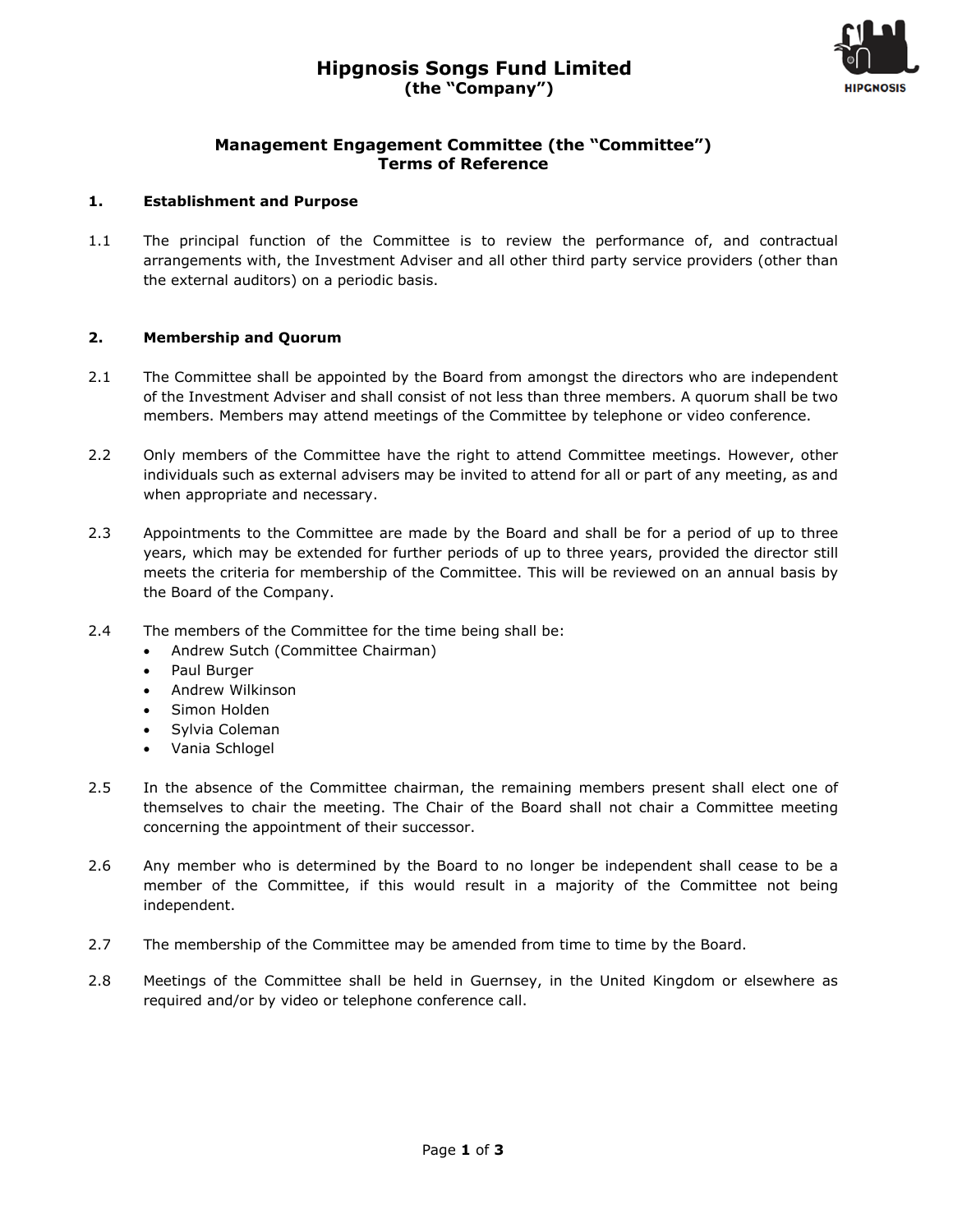

## **3. Meetings**

- 3.1 The Committee shall meet not less than once each year and preferably in the quarter before the preparation of the Company's annual accounts, and at such other times as required by the Board. Any Committee member or the secretary may call a meeting.
- 3.2 The Company Secretary shall be the secretary of the Committee (the "**Secretary**").
- 3.3 Unless otherwise agreed, notice of each meeting confirming the venue, time and date, together with an agenda of items to be discussed, shall be forwarded to each member of the Committee, any other person required to attend and all other non-executive directors, at least five working days before the date of the meeting. Supporting papers shall be sent to Committee members and to other attendees as appropriate, at the same time.

#### **4. Minutes of Meetings**

- 4.1 The Secretary shall minute the proceedings and resolutions of all Committee meetings, including the names of those present and in attendance. The Secretary shall ascertain, at the beginning of each meeting, the existence of any conflicts of interest and minute them accordingly.
- 4.2 Draft minutes of Committee meetings shall be circulated promptly to all members of the Committee. Once approved, minutes should be circulated to all other members of the Board unless it would be inappropriate to do so.

#### **5. Authority**

- 5.1 The Committee is authorised by the Board to investigate and review any matter within its terms of reference and to consider any matter the Committee deems relevant to the discharge of its duties.
- 5.2 The Committee may obtain, at the Company's expense, outside legal or other independent professional advice and to secure the attendance of outsiders with relevant experience and expertise if it considers this necessary.
- 5.3 The Committee may delegate any of its powers to one or more of its members or the Secretary.

#### **6. Duties**

- 6.1 The duties of the Committee shall be:
	- (a) to review the terms of the Investment Advisory Agreement between the Company and the Investment Adviser, and to ensure that the terms are competitive, fair and reasonable for the shareholders;
	- (b) to review and make recommendations on any proposed amendment or material breach of the Investment Advisory Agreement;
	- (c) to review the performance of the Investment Adviser including the on-going suitability of the Investment Adviser to manage the assets of the Company, on at least an annual basis;